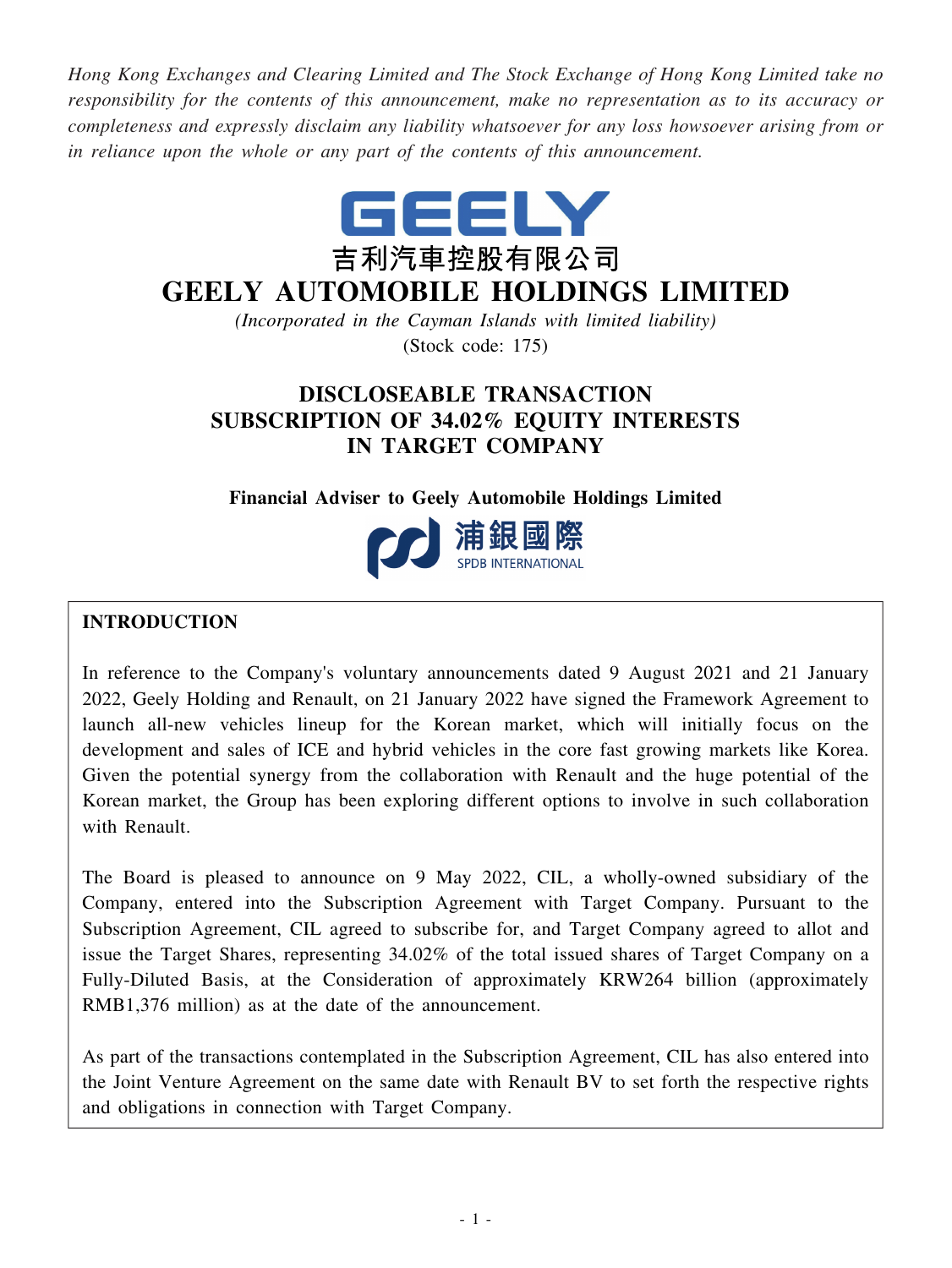Upon Completion, the Company will hold 34.02% of the issued share capital of Target Company on a Fully-Diluted Basis through CIL and will account for the financial results of Target Company by way of equity method.

As one of the applicable percentage ratios under Rule 14.07 of the Listing Rules in respect of the total commitment of the Group to Target Company pursuant to the Subscription Agreement is more than 5% but less than 25%, the entering into of the Subscription Agreement constitutes a discloseable transaction for the Company under the Listing Rules and is subject to the reporting and announcement requirements under the Chapter 14 of the Listing Rules.

The exercise of the Put Option is at the discretion of CIL. According to Rule 14.75(1) of the Listing Rules, on the acceptance of the Put Option, only the premium (which is nil) will be taken into consideration for calculating the relevant percentage ratios. The Company will comply with the relevant requirements under the Listing Rules on the exercise of the Put Option as and when they arise.

**Completion is subject to the satisfaction of the conditions precedent to the Subscription Agreement, and therefore, may or may not proceed to Completion. Shareholders and potential investors are advised to exercise caution when dealing in the securities of the Company.**

### **INTRODUCTION**

The Board is pleased to announce that on 9 May 2022, CIL, a wholly-owned subsidiary of the Company, entered into the Subscription Agreement with Target Company. Pursuant to the Subscription Agreement, CIL agreed to subscribe for, and Target Company agreed to issue and allot 45,375,000 Target Shares at the Consideration of approximately KRW264 billion (approximately RMB1,376 million), equivalent to the price of KRW5,818 per Target Share (approximately RMB30.3 per Target Share). Upon Completion, the Company will hold 34.02% of the issued share capital of Target Company on a Fully-Diluted Basis through CIL and will account for the financial results of Target Company by way of equity method.

As part of the transactions contemplated under the Subscription Agreement, CIL has also entered into the Joint Venture Agreement on the same date with Renault BV to set forth the respective rights and obligations in connection with Target Company.

### **SUBSCRIPTION AGREEMENT**

Principal terms of the Subscription Agreement are set out below:

### **Date**

9 May 2022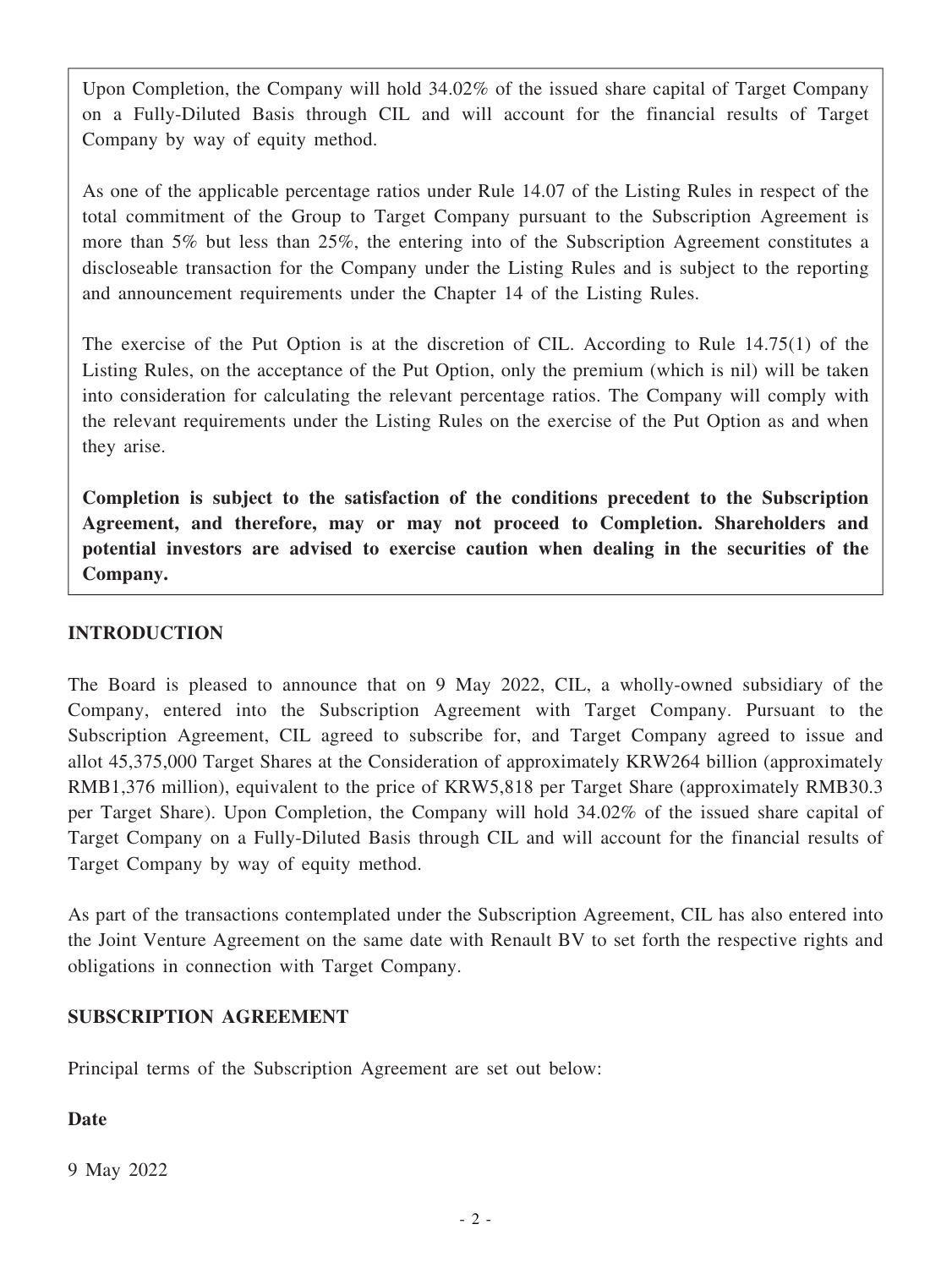### **Parties**

- (i) CIL (as the subscriber); and
- (ii) Target Company (as the issuer).

To the best of the Directors' knowledge, information and belief, having made all reasonable enquiries, Target Company and its ultimate beneficial owners are Independent Third Parties of the Company and its connected persons.

### **Subject Matter**

Pursuant to the Subscription Agreement, CIL agreed to subscribe for, and Target Company agreed to issue and allot 45,375,000 Target Shares at the price of KRW5,818 per Target Share (approximately RMB30.3 per Target Share) at the Consideration of approximately KRW264 billion (approximately RMB1,376 million). Upon Completion, CIL will hold 34.02% of the issued share capital of Target Company on a Fully-Diluted Basis.

### **JOINT VENTURE AGREEMENT**

Pursuant to the Subscription Agreement, CIL and Renault BV have entered into the Joint Venture Agreement on 9 May 2022, with the major terms summarized below:

| Board Composition: | the board of directors of Target Company shall consist of seven (7)<br>directors, among which two (2) directors shall be appointed by CIL.<br>If CIL holds less than 10% equity interests in Target Company, one<br>$(1)$ director shall be nominated by CIL;                                                                                                                                                                                                                                                                                                                                                                                                                                                                                                                   |
|--------------------|---------------------------------------------------------------------------------------------------------------------------------------------------------------------------------------------------------------------------------------------------------------------------------------------------------------------------------------------------------------------------------------------------------------------------------------------------------------------------------------------------------------------------------------------------------------------------------------------------------------------------------------------------------------------------------------------------------------------------------------------------------------------------------|
| Dividend Policy:   | Renault BV and CIL shall procure Target Company to distribute<br>dividends, provided that Target Company has distributable profits<br>for such purposes for the previous fiscal year, taking into account,<br>among other things, Target Company's cash position and cash<br>forecast, reasonable capital requirements necessary for Target<br>Company's operations and development, and the average level of<br>dividend payout ratio among the dividend distributing companies of<br>the same industry in Korea. Target Company shall ensure that CIL<br>would receive cash dividends for the fiscal years of 2022 and 2023<br>corresponding to the respective shareholding in Target Company<br>and dividends as set out in the business plan of the Framework<br>Agreement; |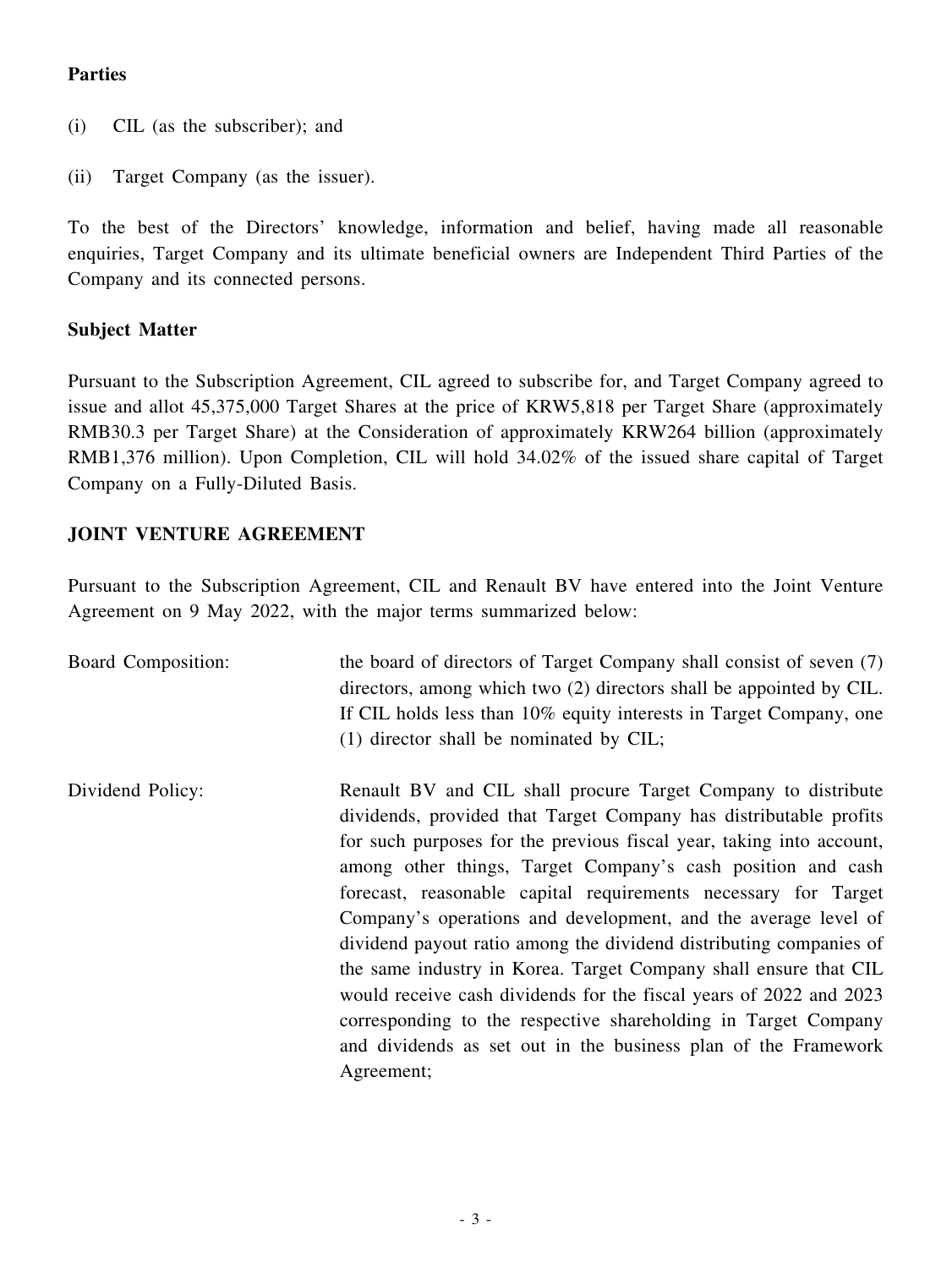| Dividend Guarantee: | provided that Completion occurs on or before 31 December 2022, if<br>the total dividends paid to CIL for the two fiscal years ending 31 |
|---------------------|-----------------------------------------------------------------------------------------------------------------------------------------|
|                     | December 2022 and 2023 are less than KRW63 billion                                                                                      |
|                     | (approximately RMB328 million) (the aggregate of ordinary<br>dividends and interim dividends), the difference shall be liable to        |
|                     | CIL by Target Company;                                                                                                                  |
|                     |                                                                                                                                         |

provided that Completion does not occur on or before 31 December 2022, if the total dividends paid to CIL for the two fiscal years ending 31 December 2023 and 2024 are less than KRW63 billion (approximately RMB328 million) (the aggregate of ordinary dividends and interim dividends), the difference shall be liable to CIL by Target Company;

Pre-emptive Rights: all shareholders of Target Company, subject to the applicable Korean law, the Joint Venture Agreement and the articles of incorporation of Target Company, are granted with the pre-emptive rights with respect to any new issuance of Target Company's shares in proportion to each of their shareholding. Such pre-emptive rights are also transferrable by the shareholders to their respective affiliates for subscriptions provided that, if required by the other party, the concerned affiliate shall deliver a written undertaking that it shall comply with all provisions of the Joint Venture Agreement and any agreements related thereto;

Other Terms: for five (5) years upon Completion (the "**restriction period**"), each of CIL and Renault BV is prohibited from selling or transferring any of its shares in Target Company to a third party, except to its affiliate(s), without obtaining the written consent of the other party. Each of CIL and Renault BV may sell or transfer all or any portion of its shares in Target Company to any of its affiliates upon prior written notice to the other party provided that such affiliates comply with the requirement in respect of the transfer of preemptive rights set out in the paragraph headed "Pre-emptive Rights". If after the restriction period, either CIL or Renault BV intends to transfer all or any portion of its shares in Target Company to a third party, the other party shall have the right of first refusal to acquire such shares. In addition: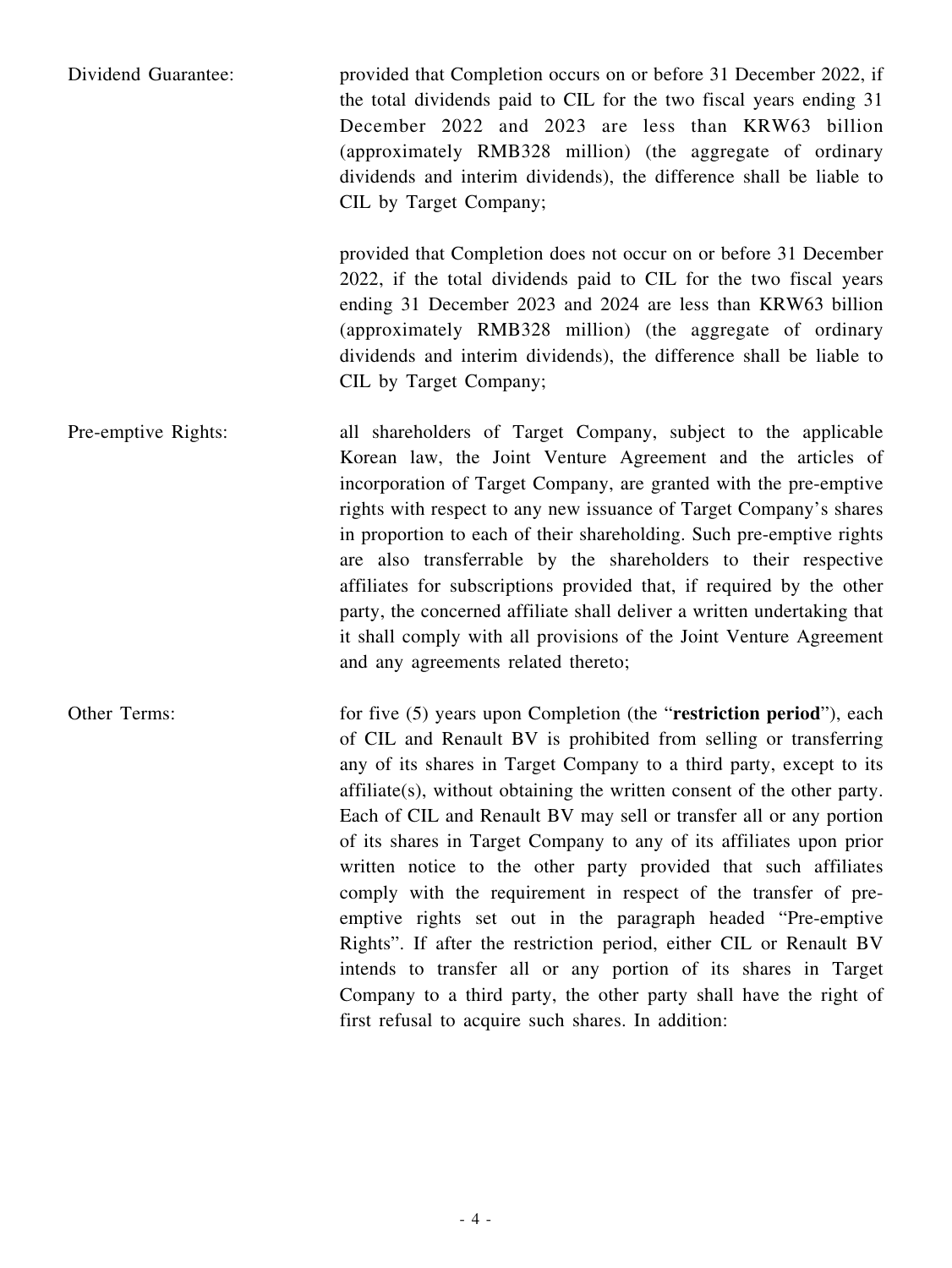(a) if Samsung Card (or its successor) intends to transfer any share in Target Company after the date of Completion, Renault BV shall notify CIL as promptly as possible all material terms and conditions of such intended transfer if Renault BV is aware of or is made aware of, and upon written notice by CIL and acceptance of Renault BV, to exercise its right of first refusal to purchase such shares in Target Company to be transferred by Samsung Card and to transfer the same to CIL; and

(b) subject to the restriction period, if Renault BV intends to transfer 2% or more shares in Target Company to a third party (other than its affiliates), CIL shall have the right to participate in such transfer along with Renault BV on the pro-rata basis.

#### Termination and Acceptance of Put Option: CIL is entitled to terminate the Joint Venture Agreement upon the occurrence of any of the following events:

- (i) Renault BV breaches any provision of the Joint Venture Agreement which will result in material adverse impact, and has failed to remedy such breach;
- (ii) the termination of the IP License Agreement because Target Company does not pay the entry fee in accordance with the terms and conditions set out in the IP License Agreement; and
- (iii) the aggregated shareholding percentage of Renault BV and its affiliates in Target Company is less than 50% of the total issued and outstanding shares of Target Company.

In such event, CIL is entitled to require Renault BV to purchase, and Renault BV is obliged to purchase all shares of Target Company held by CIL at the price determined by the per-share price paid by CIL at the Completion, plus an interest calculated based on the prevailing market interest rate in Korea plus basis points.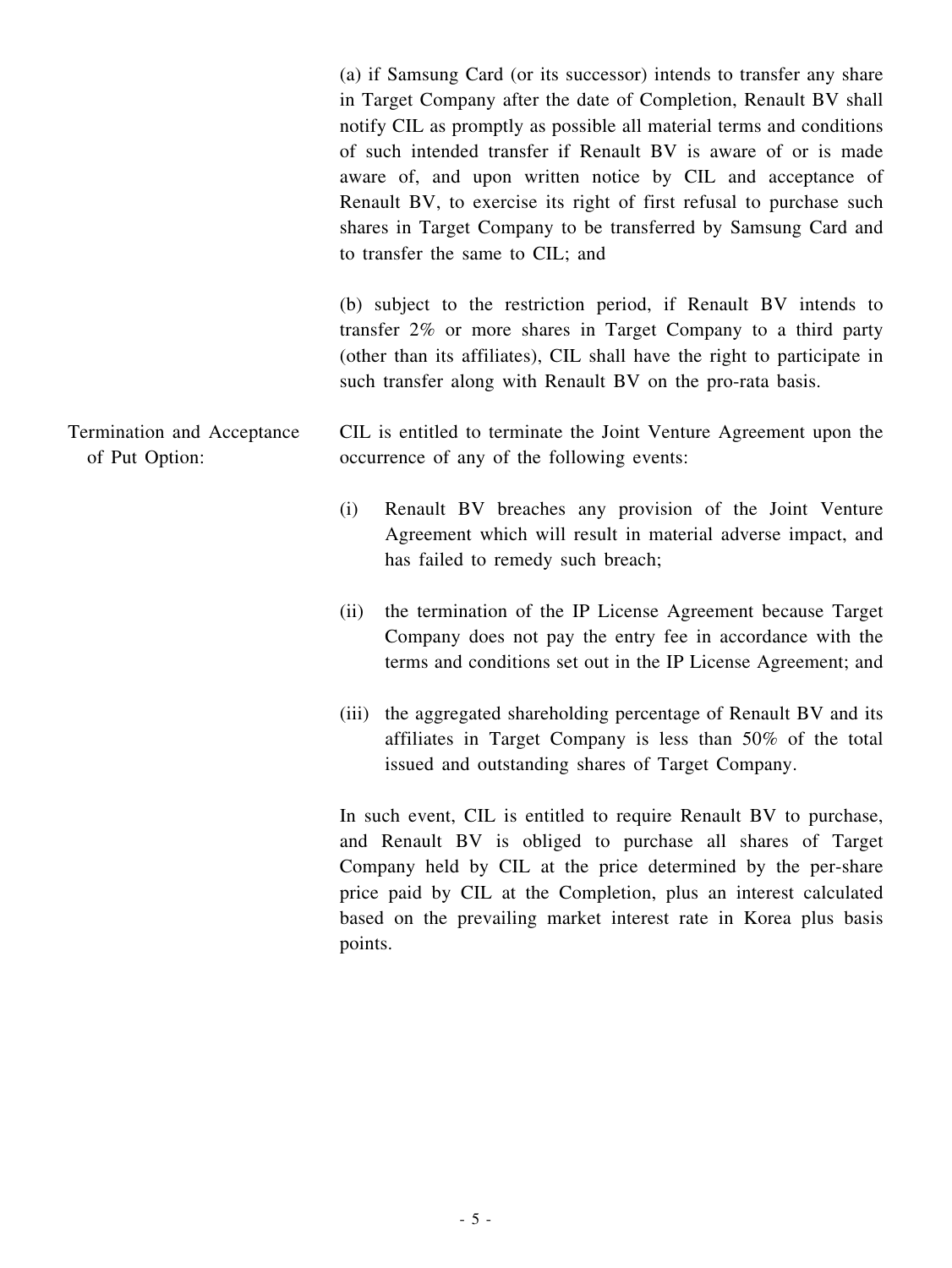### **CONSIDERATION FOR THE SUBSCRIPTION**

Upon the receipt of Target Company's closing deliverables pursuant to the Subscription Agreement, the Consideration of KRW264 billion (approximately RMB1,376 million) shall be payable by CIL to Target Company in cash within ten (10) Business Days after the Pre-closing Date. The price of KRW5,818 per Target Share (approximately RMB30.3 per Target Share) is determined with reference to (i) the Appraised Value, which is based on the market approach according to the valuation report prepared by an independent valuer, with valuation assumptions as stated under the section headed "INFORMATION ON THE VALUATION REPORT"; (ii) the commercial potential and prospects of existing businesses and networks of Target Company; and (iii) the reasons for the difference between the Implied Value and the Appraised Value in the valuation report as stated under the section headed "INFORMATION ON THE VALUATION REPORT". In any event that the shareholders' equity of Target Company in the last monthly financial statements of Target Company available as of when the conditions precedent under the Subscription Agreement have been satisfied (the "**Reference Financial Statements**") is below KRW1,241 billion (approximately RMB6,467 million) and the gap is above 5%, the Consideration shall be adjusted according to the formula of shareholders' equity of Target Company in the Reference Financial Statements / (net asset value of Target Company for the year ended 31 December 2021 x 0.96) x Consideration. The Consideration for the Subscription will be funded by the Group's internal financial resources.

### **Conditions Precedent**

Completion will be subject to and conditional upon the fulfillment or waiver served by written notice on any (as the case may be) of, among others, the following conditions:

- (i) the representations and warranties made by Target Company and CIL in the Subscription Agreement remaining true, accurate and complete in all material respects on the signing date of the Subscription Agreement and the date of Completion;
- (ii) both Target Company and CIL having performed fully with their respective obligations and complied with all commitments under the Subscription Agreement in all material respects on or before Completion;
- (iii) the obtaining of all actions, approvals and consents from the relevant regulatory and government authorities or third parties for the Subscription Agreement and the transaction contemplated thereunder;
- (iv) CIL having obtained its valid internal approval for the Subscription Agreement, relevant transactional documents and the transactions contemplated thereunder;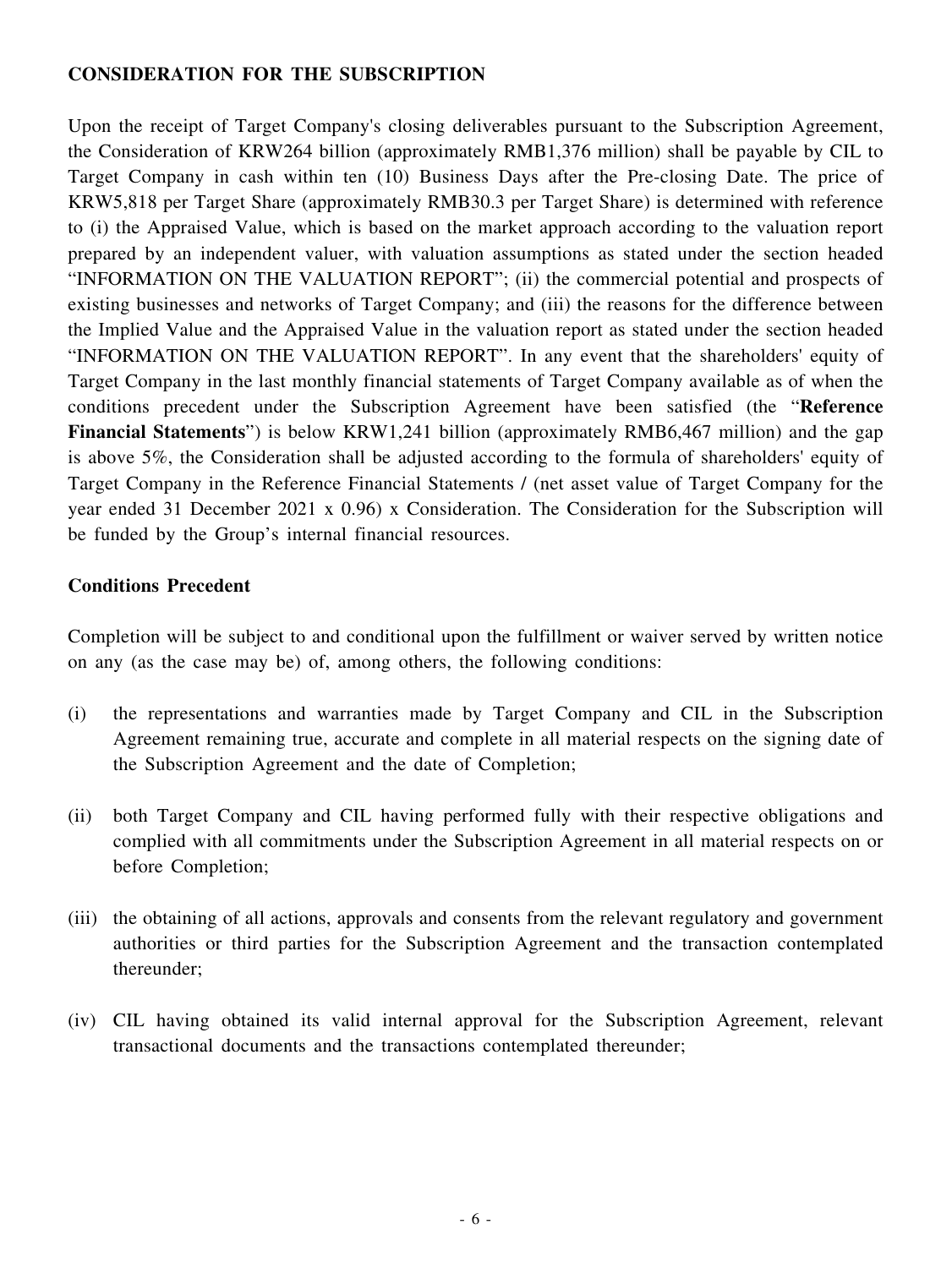- (v) no Government Authority having enacted, issued, promulgated, enforced or entered any Government Order which prohibits or prevents the consummation of the transactions under the Subscription Agreement, and no Proceeding shall be pending or threatened against both CIL and Target Company that seek to prohibit or prevent the consummation of the transactions contemplated thereby; and
- (vi) no Material Adverse Effect has occured.

The parties to the Subscription Agreement shall use their best endeavors to procure the fulfilment of the conditions precedent.

### **Completion**

The Subscription shall be completed within ten (10) Business Days after each of CIL and Target Company has completed all of the undertakings in the Pre-closing Mechanism at a location in Korea as stated in the Subscription Agreement, or such other date and location mutually agreed by the parties in writing.

Upon Completion, the Company will hold 34.02% of the issued share capital of Target Company on a Fully-Diluted Basis through CIL.

### **INFORMATION ON THE PARTIES**

CIL is a wholly-owned subsidiary of the Company incorporated in the British Virgin Islands and is principally engaged in investment holding.

Renault BV is the wholly-owned subsidiary of Renault (stock code of Euronext Paris: RNO.PA) and is principally engaged in investment holding. To the best of the Directors' knowledge, information and belief, having made all reasonable enquiries, Renault BV and its ultimate beneficial owners are Independent Third Parties of the Company and its connected persons.

### **INFORMATION OF TARGET COMPANY**

Target Company is a limited company incorporated in Korea in 2000. It is principally engaged in the sale, production, design and research of automobiles. Target Company has an extensive sales network, which the sales of the automobiles are performed in its owned sales outlets and by automobile distributors.

As at the date of this announcement, Target Company is held by Renault BV, Samsung Card and the ESOP Pool as to 80.05%, 19.9% and 0.05% respectively. To the best of the Directors' knowledge, information and belief, having made all reasonable enquiries, Target Company and its ultimate beneficial owners are Independent Third Parties of the Company and its connected persons.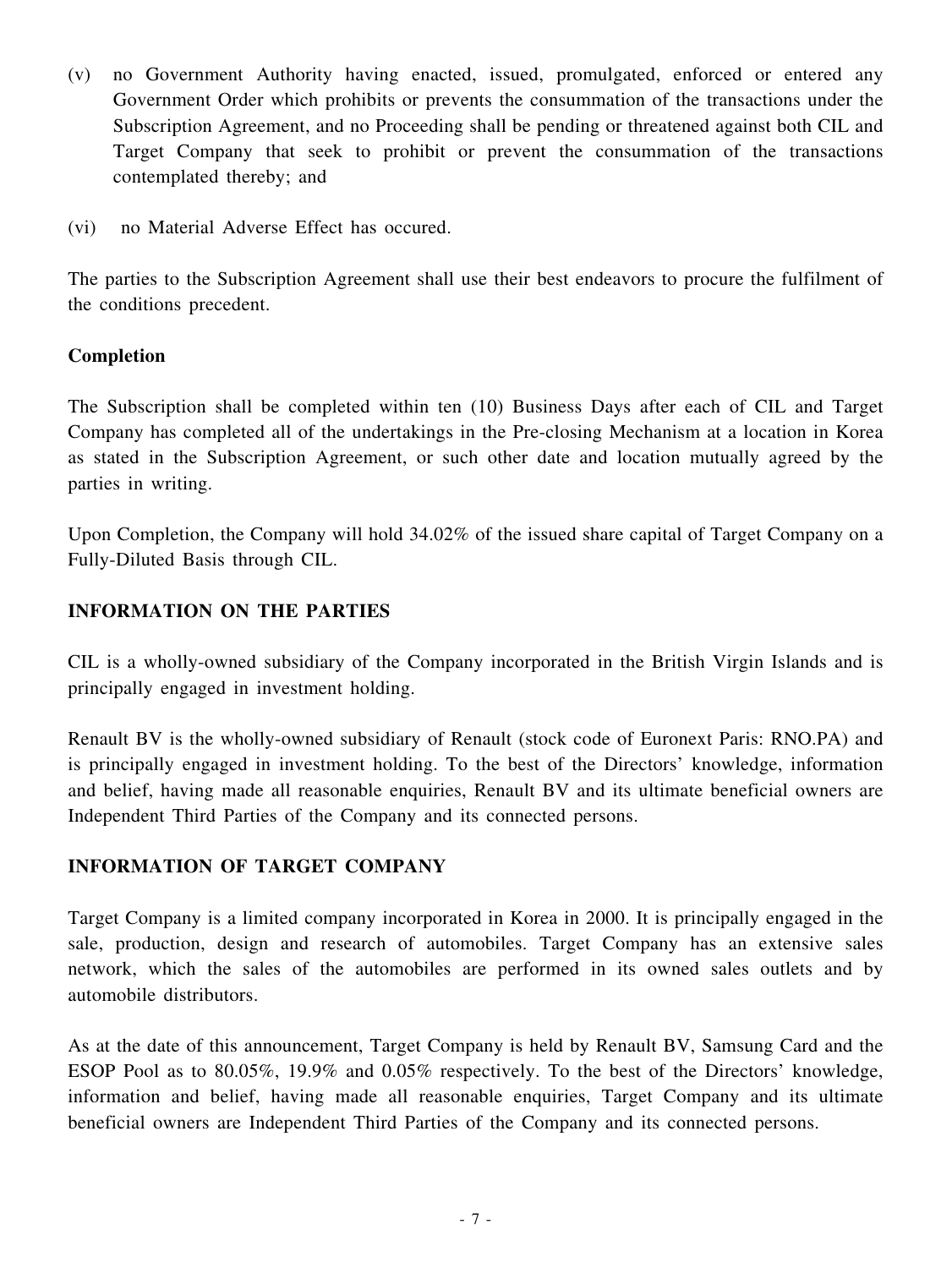Based on the audited financial information of Target Company for the year ended 31 December 2021 prepared under K-GAAP (accounting standards for non-public entities in Korea) and conducted in accordance with KSAs, the audited consolidated net asset value of Target Company was KRW1,241 billion (approximately RMB6,467 million) for the year ended 31 December 2021.

Set out below is the audited financial information of Target Company for the years as indicated below prepared under K-GAAP:

|                          | For the year ended |                                                             |                  | For the year ended |
|--------------------------|--------------------|-------------------------------------------------------------|------------------|--------------------|
|                          | 31 December 2020   |                                                             | 31 December 2021 |                    |
|                          |                    | KRW in billion RMB in million KRW in billion RMB in million |                  |                    |
| Revenue                  | 3,401              | 17,724                                                      | 3,860            | 20,116             |
| Profit/(loss) before tax | (80)               | (417)                                                       | 23               | 120                |
| Profit/(loss) after tax  | (73)               | (380)                                                       | 16               | 83                 |

There is no reported material difference in the profit/(loss) before tax, profit/(loss) after tax, and net asset value of Target Company under K-GAAP and IFRS based on confirmation from the auditor of Target Company. Set out below is the difference in revenue of Target Company under K-GAAP and IFRS:

|                                     | $K-GAAP(A)$       |                   | <b>IFRS</b> $(B)$ |                   | Difference $(A - B)$ |                   |
|-------------------------------------|-------------------|-------------------|-------------------|-------------------|----------------------|-------------------|
|                                     | KRW in<br>billion | RMB in<br>million | KRW in<br>billion | RMB in<br>million | KRW in<br>billion    | RMB in<br>million |
| For the year ended 31 December 2020 | 3,401             | 17.724            | 3,566             | 18,584            | (165)                | (860)             |
| For the year ended 31 December 2021 | 3,860             | 20,116            | 3,987             | 20,779            | (127)                | (662)             |

The reported difference in revenue of Target Company under K-GAAP and IFRS is mainly due to the recognition of sales discount. Sales discount is recognized as a deduction of revenue under K-GAAP, while it is recognized as selling expense under IFRS. Under both K-GAAP and IFRS, the recognition of sales discount has no impact on the profit/(loss) before tax and the profit/(loss) after tax of Target Company.

### **REASONS FOR AND BENEFITS OF THE SUBSCRIPTION**

**Expedite Product Internationalization and Strengthen the Global Presence:** The Company is constantly in search for business opportunities to expedite product internationalization. Leveraging on the free trade agreements signed between Korea and other international markets, as well as the maturity of the automobile industry, Korea has established herself as a strategic base for global market. Through the Subscription Agreement, the Group can establish its presence in the Korean market through collaborating with Renault using its existing automobile technology and research, and realize its long-term strategic target in product internationalization.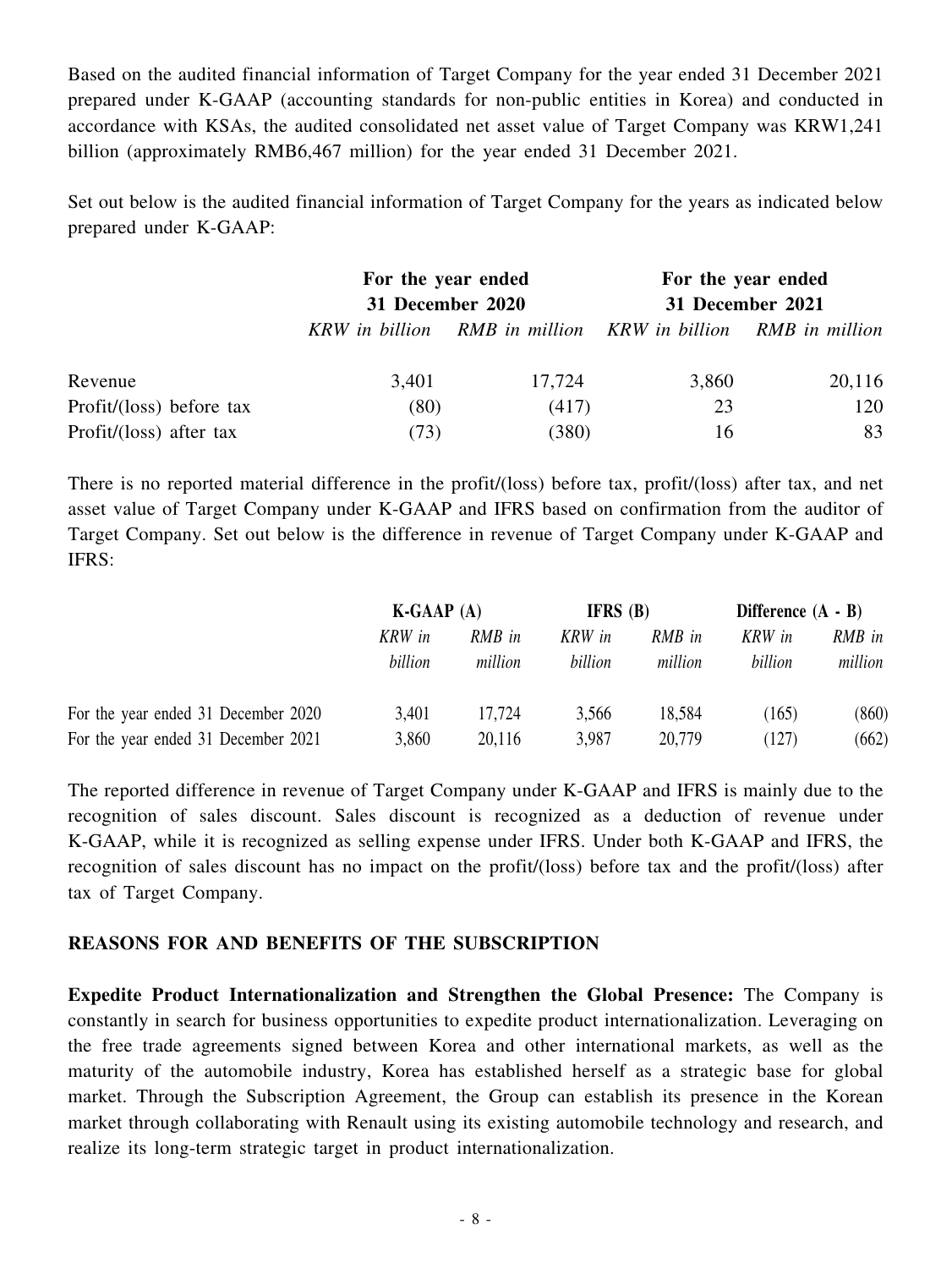**Synergies with Existing Businesses:** The Subscription will allow the Group to further strengthen its capability in research in automobile architecture and vehicle model technology, while pursuing development along the industry value chain. Furthermore, the fees receivable under the IP License Agreement is also expected to bring in considerable additional revenue to the Group. The introduction of the Group's technology will further the opportunities in transforming the business model of Target Company, to improve its financial performance and marketing position in Korea.

In view of the above, the Directors (including the independent non-executive Directors) consider the Subscription Agreement, the Consideration and the Joint Venture Agreement are on normal commercial terms which are fair and reasonable and are in the interests of the Company and the Shareholders as a whole.

To the best of the knowledge and belief of the Directors, none of the Directors has any interest in the resolution(s) of the Board to consider and approve the transactions contemplated under the Subscription Agreement and the Joint Venture Agreement, or is otherwise required to abstain from voting on the relevant resolution(s) of the Board.

### **INFORMATION OF THE VALUATION REPORT**

The Appraised Value was determined based on market approach with reference to a ratio of the value of price against net book value by taking a median of the ratios of seven (7) comparable companies. The principal businesses of the comparable companies are manufacturing and selling of automobiles in Japan and Korea, which share similar products, business models, and operation regions of Target Company. The principal assumptions of the valuation are:

- 1. Target Company is operating on a going concern basis;
- 2. Target Company had no significant contingent liabilities, unusual contractual obligations or substantial commitments as at 31 December 2021;
- 3. there was no significant pending or threatened litigation involving Target Company as at 31 December 2021;
- 4. there were no violations of any regulations or laws by Target Company as at 31 December 2021; and
- 5. there were no redundant assets as at 31 December 2021.

The Consideration represents an Implied Value of Target Company with a discount of approximately 3.8% compared to the Appraised Value. The principal reasons for the difference between the Implied Value and Appraised Value are based on commercial negotiations after considering (i) the Russia-Ukraine war causes more uncertainty to the macroeconomic environment, especially for the supply of raw materials for automobile industry; and (ii) the persistence of shortage of semiconductors continues to impact the automobile industry.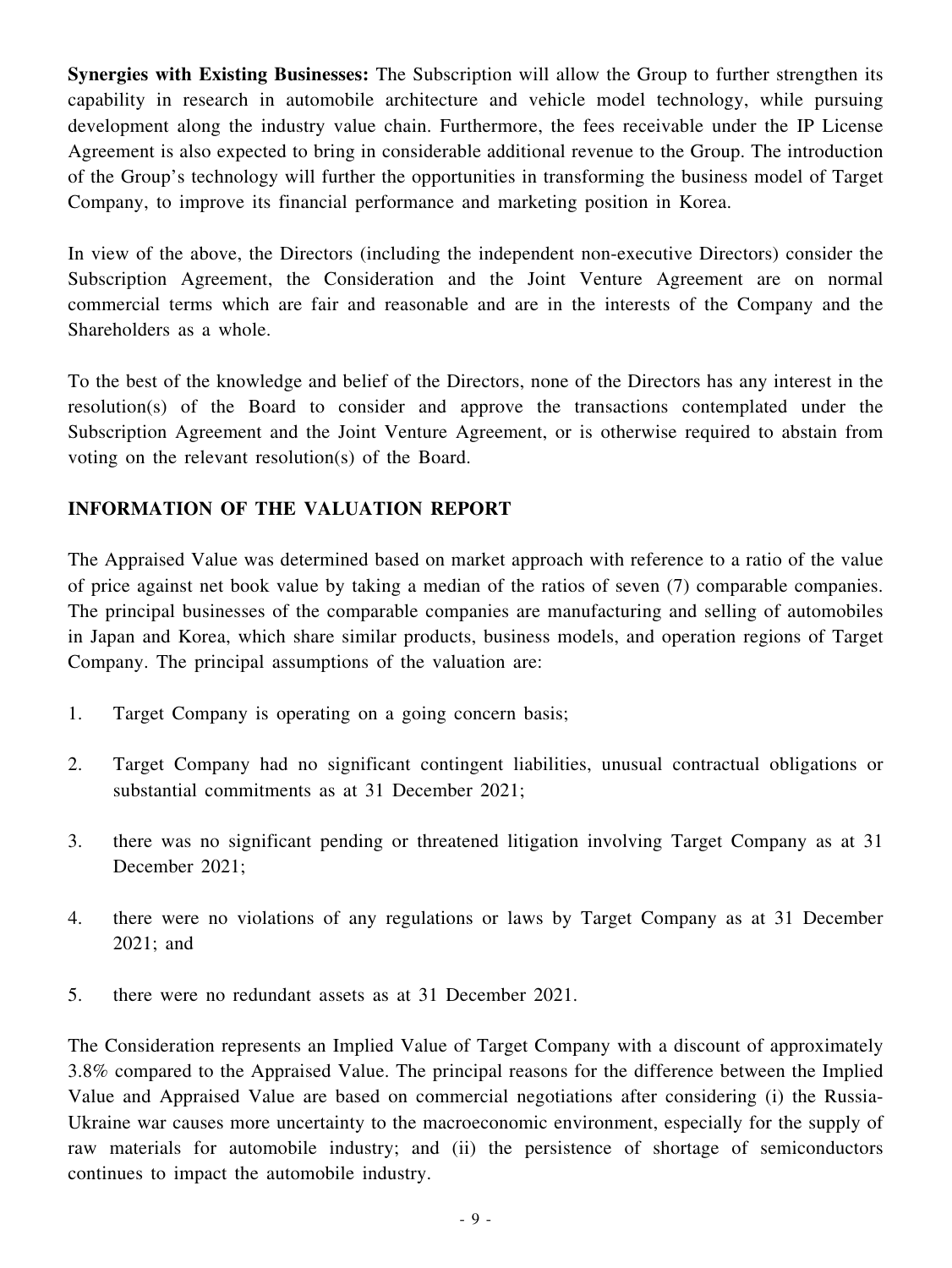### **LISTING RULES IMPLICATION**

As one of the applicable percentage ratios under Rule 14.07 of the Listing Rules in respect of the total commitment of the Group to Target Company pursuant to the Subscription Agreement is more than 5% but less than 25%, the entering into of the Subscription Agreement constitutes a discloseable transaction for the Company under the Listing Rules and is subject to the reporting and announcement requirements under Chapter 14 of the Listing Rules.

The exercise of the Put Option is at the discretion of CIL. According to Rule 14.75(1) of the Listing Rules, on the acceptance of the Put Option, only the premium (which is nil) will be taken into consideration for calculating the relevant percentage ratios. The Company will comply with the relevant requirements under the Listing Rules on the exercise of the Put Option as and when they arise.

**Completion is subject to the satisfaction of the conditions precedent to the Subscription Agreement, and therefore, may or may not proceed to Completion. Shareholders and potential investors are advised to exercise caution when dealing in the securities of the Company.**

### **DEFINITIONS**

| "Appraised Value"     | an appraised value of Target Company of KRW533 billion<br>(approximately RMB2,778 million) as at 31 December 2021 with<br>reference to the valuation report prepared by an independent valuer |
|-----------------------|-----------------------------------------------------------------------------------------------------------------------------------------------------------------------------------------------|
| "associate(s)"        | has the meaning ascribed to it in the Listing Rules                                                                                                                                           |
| "Board"               | the board of Directors                                                                                                                                                                        |
| "Business Day(s)"     | a day (excluding Saturday, Sunday and public holidays) on which<br>banks generally are opened in Korea and PRC, for the transaction<br>of normal banking business                             |
| "CIL"                 | Centurion Industries Limited, a wholly-owned subsidiary of the<br>Company                                                                                                                     |
| "Company"             | Geely Automobile Holdings Limited, a company incorporated in<br>the Cayman Islands with limited liability whose shares are listed on<br>the main board of the Stock Exchange                  |
| "Completion"          | the completion of the Subscription                                                                                                                                                            |
| "connected person(s)" | has the meaning ascribed thereto under the Listing Rules                                                                                                                                      |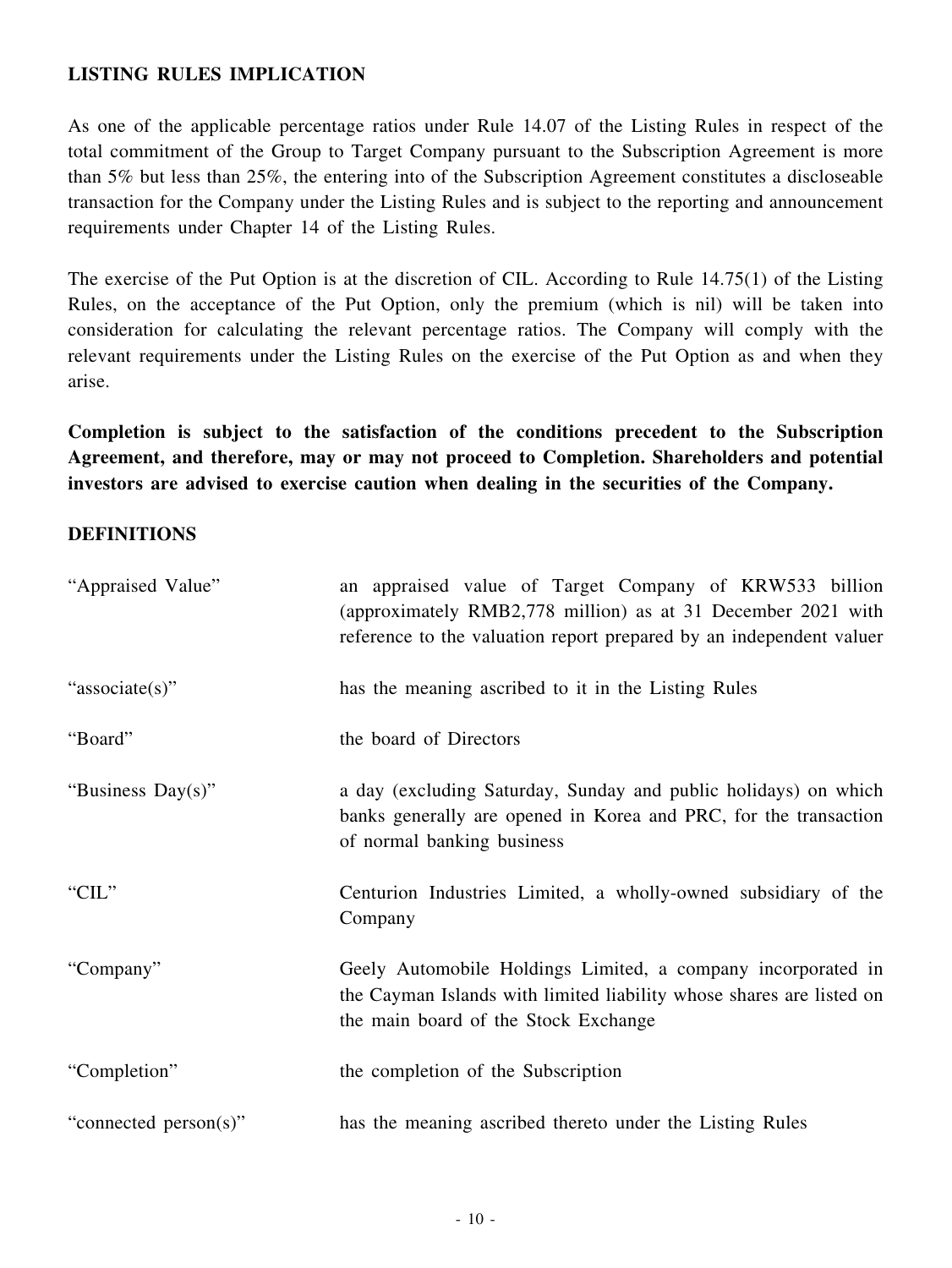| "Consideration"           | the total consideration of KRW264 billion (approximately<br>RMB1,376 million) payable by CIL to Target Company for the<br>Subscription                                                                                                                                                                                                               |
|---------------------------|------------------------------------------------------------------------------------------------------------------------------------------------------------------------------------------------------------------------------------------------------------------------------------------------------------------------------------------------------|
| "Controlling Shareholder" | has the meaning ascribed to it in the Listing Rules                                                                                                                                                                                                                                                                                                  |
| "Directors"               | the director(s) of the Company                                                                                                                                                                                                                                                                                                                       |
| "ESOP Pool"               | the employee stock ownership plan of Target Company                                                                                                                                                                                                                                                                                                  |
| "Framework Agreement"     | the framework agreement dated 21 January 2022 entered into<br>between Geely Holding and Renault, as detailed in the Company's<br>voluntary announcement dated 21 January 2022                                                                                                                                                                        |
| "Fully-Diluted Basis"     | assuming all the shares of ESOP Pool have been fully issued after<br>Completion                                                                                                                                                                                                                                                                      |
| "Geely Holding"           | 浙江吉利控股集團有限公司 (Zhejiang Geely Holding Group<br>Company Limited*), a private limited liability company<br>incorporated in Zhejiang Province, the PRC, and is beneficially<br>wholly owned by Mr. Li and his associate                                                                                                                                  |
| "Government Authority"    | any domestic or foreign, multi-national, national, regional,<br>territorial, state or local governmental authority, quasi-<br>governmental authority, instrumentality, court, commission or<br>tribunal or any regulatory, administrative or other agency, or any<br>political or other subdivision, department or branch of any of the<br>foregoing |
| "Government Order"        | any Law, order, stay, decree, judgement or injunction entered by or<br>with any Governmental Authority                                                                                                                                                                                                                                               |
| "Group"                   | the Company and its subsidiaries                                                                                                                                                                                                                                                                                                                     |
| "ICE"                     | internal combustion engine                                                                                                                                                                                                                                                                                                                           |
| "IFRS"                    | International Financial Reporting Standards                                                                                                                                                                                                                                                                                                          |
| "Implied Value"           | an implied value of KRW512.3 billion (approximately RMB2,670<br>million) of 100% equity value of Target Company as of 31<br>December 2021, based on the Consideration of KRW264 billion<br>(approximately RMB1,376 million)                                                                                                                          |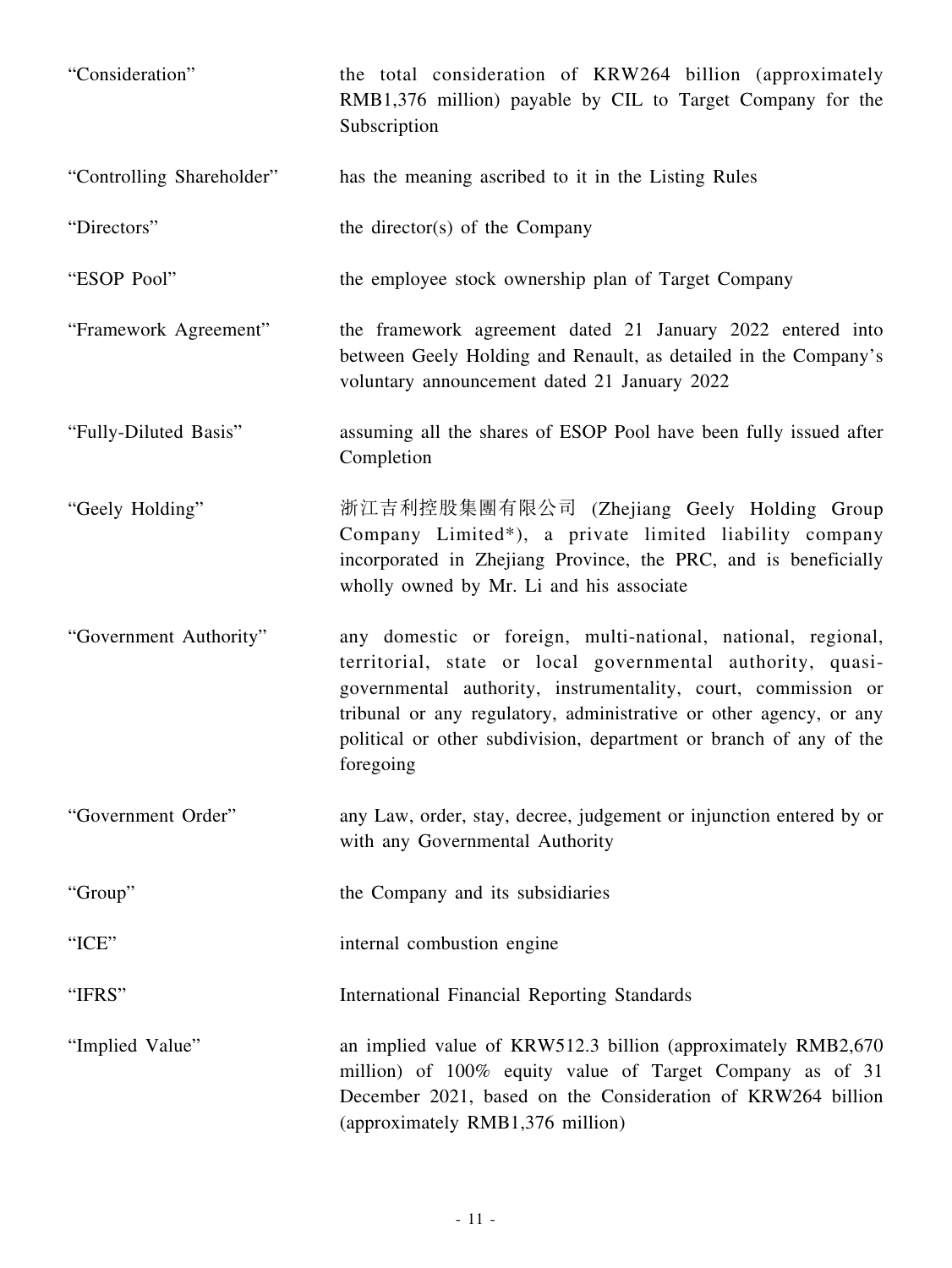| "Independent Third<br>Party(ies)" | any entity or person who is not a connected person of the Company<br>within the meaning ascribed thereto under the Listing Rules                                                                                                                                                                                                                                                |
|-----------------------------------|---------------------------------------------------------------------------------------------------------------------------------------------------------------------------------------------------------------------------------------------------------------------------------------------------------------------------------------------------------------------------------|
| "IP License Agreement"            | the intellectual property license agreement entered into between the<br>Group and Target Company on 9 May 2022                                                                                                                                                                                                                                                                  |
| "Joint Venture Agreement"         | the joint venture agreement dated 9 May 2022 and entered into<br>between Renault BV and CIL, as further described in the section<br>headed "JOINT VENTURE AGREEMENT" of this announcement                                                                                                                                                                                       |
| "K-GAAP"                          | Korean Generally Accepted Accounting Principles                                                                                                                                                                                                                                                                                                                                 |
| "Korea"                           | Republic of Korea                                                                                                                                                                                                                                                                                                                                                               |
| "KRW"                             | South Korean won, the lawful currency of Korea                                                                                                                                                                                                                                                                                                                                  |
| "KSAs"                            | Korean Standards on Auditing                                                                                                                                                                                                                                                                                                                                                    |
| "Law"                             | any law, statute, order, ordinance, regulation, public notice,<br>guidance, judgment or other rule or decision with legal effect of<br>any Government Authority having competent jurisdiction                                                                                                                                                                                   |
| "Listing Rules"                   | the Rules Governing the Listing of Securities on the Stock<br>Exchange                                                                                                                                                                                                                                                                                                          |
| "Material Adverse Effect"         | any event, occurrence, fact, condition, change or development<br>(collectively, "Effects") that has had or would reasonably be<br>expected to have, either alone or together with other Effects, a<br>material adverse effect on the business, properties, assets,<br>operations, results of operations, condition (financial or<br>otherwise) or liabilities of Target Company |
| "Mr. Li"                          | Mr. Li Shu Fu, an executive Director and a Controlling Shareholder<br>holding approximately 42.30% interests in the total issued share<br>capital of the Company as at the date of this announcement                                                                                                                                                                            |
| "percentage ratio(s)"             | has the meaning ascribed to it under Rule 14.07 of the Listing<br>Rules                                                                                                                                                                                                                                                                                                         |
| "PRC"                             | the People's Republic of China, for the purpose of this<br>announcement excludes Hong Kong, Macau Special Administrative<br>Region of the PRC and Taiwan                                                                                                                                                                                                                        |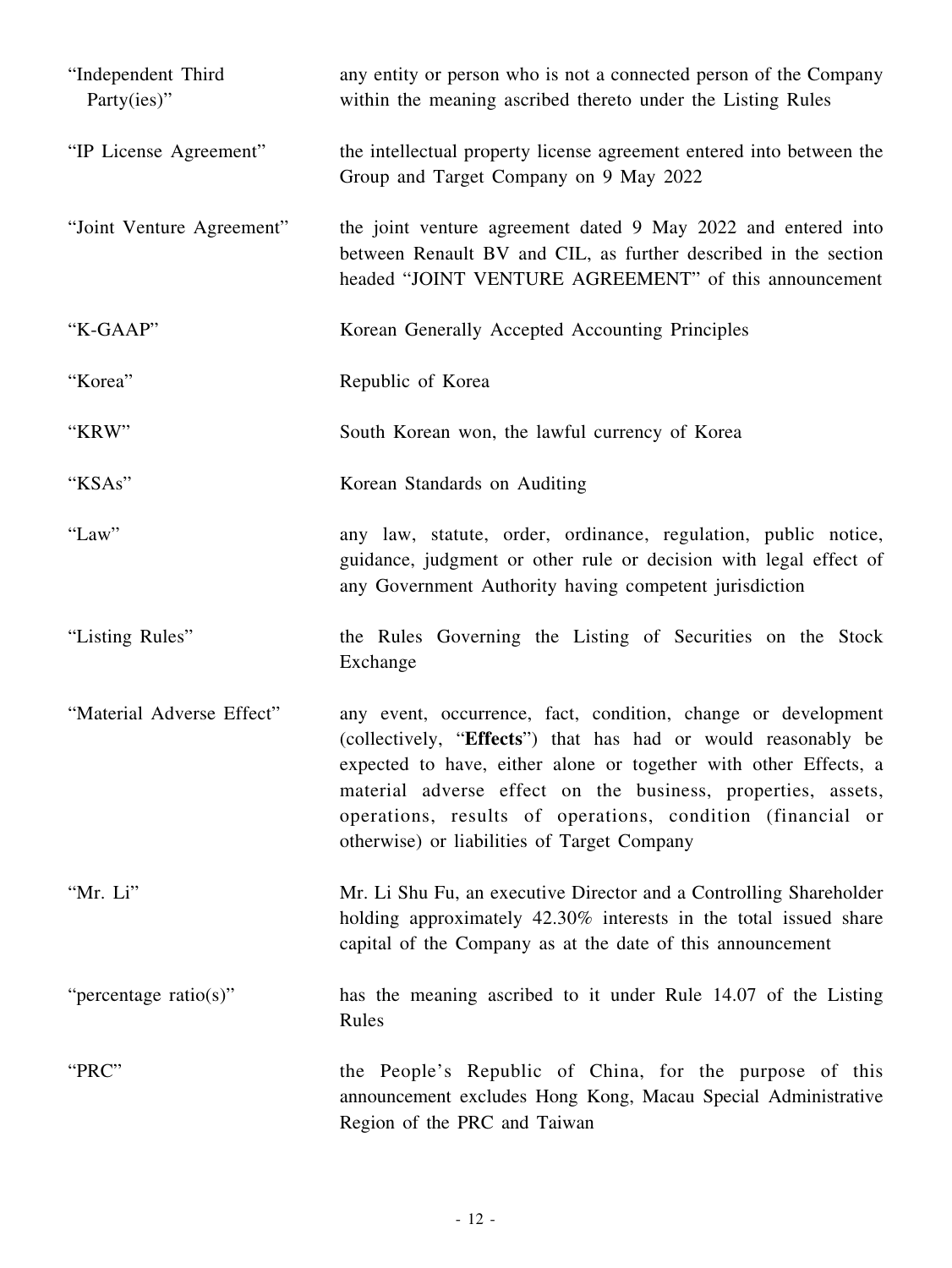| "Pre-closing Date"       | the day on which the exchange of documents under the Pre-closing<br>Mechanism is completed                                                                                                                                                    |
|--------------------------|-----------------------------------------------------------------------------------------------------------------------------------------------------------------------------------------------------------------------------------------------|
| "Pre-closing Mechanism"  | the exchange of documents set out in the Subscription Agreement<br>within fifteen $(15)$ days upon the satisfaction of the conditions<br>precedent specified in the Subscription Agreement                                                    |
| "Proceeding"             | any action, appeal, petition, plea, charge, complaint, claim, suit,<br>demand, litigation, arbitration, mediation, hearing, inquiry,<br>investigation, legal or administrative proceeding or other similar<br>event, occurrence or proceeding |
| "Put Option"             | the put option granted by Renault BV under the Joint Venture<br>Agreement, pursuant to which CIL is entitled to require Renault BV<br>to purchase, and Renault BV is obliged to purchase all shares of<br>Target Company held by CIL          |
| "Renault"                | Renault S.A., a company incorporated in Boulogne-Billancourt,<br>France with limited liability and listed in Euronext Paris, and is<br>principally engaged in automobile business                                                             |
| "Renault BV"             | Renault Group BV, a private limited liability company incorporated<br>in Amsterdam, the Netherlands                                                                                                                                           |
| "RMB"                    | Renminbi, the lawful currency of the PRC                                                                                                                                                                                                      |
| "Samsung Card"           | Samsung Card Co., Ltd., a company incorporated in Korea with<br>limited liability and listed in Korea Stock Exchange (stock code:<br>029780.KRX). It is principally engaged in credit card business                                           |
| "Share $(s)$ "           | ordinary share(s) of the Company                                                                                                                                                                                                              |
| "Shareholder(s)"         | $holder(s)$ of the Share $(s)$                                                                                                                                                                                                                |
| "Stock Exchange"         | The Stock Exchange of Hong Kong Limited                                                                                                                                                                                                       |
| "Subscription"           | the subscription of the Target Shares by CIL in Target Company<br>pursuant to the Subscription Agreement                                                                                                                                      |
| "Subscription Agreement" | the subscription agreement dated 9 May 2022 entered into by CIL<br>and Target Company in respect of the Subscription, as further<br>described in the section headed "SUBSCRIPTION AGREEMENT"<br>of this announcement                          |